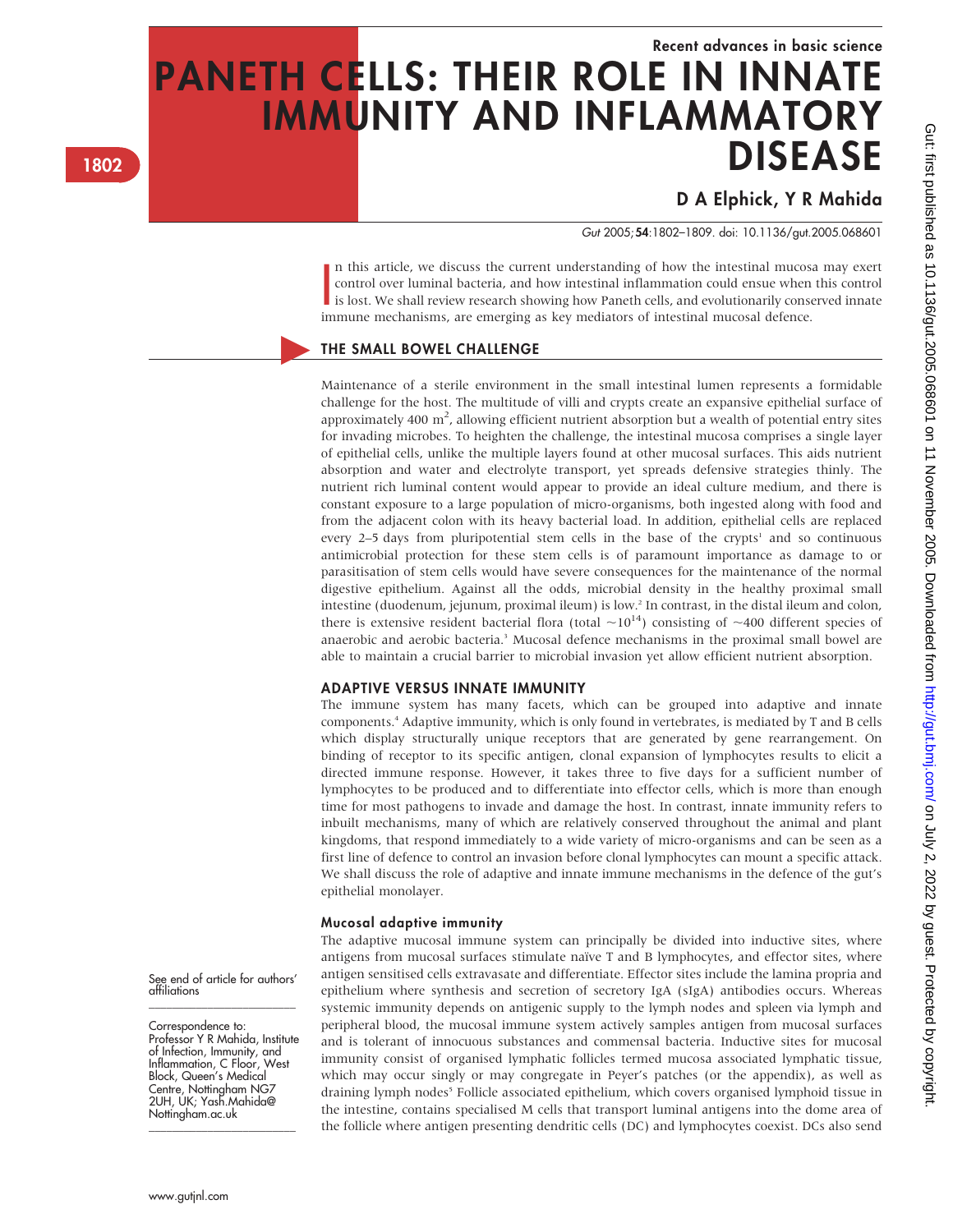processes between gut epithelial cells without disturbing tight junction integrity and sample commensal and pathogenic gut bacteria.<sup>5</sup>

When T and B cells are activated in Peyer's patches, they express the  $\alpha$ 4 $\beta$ 7 integrin and migrate to the blood.<sup>6</sup> Gut endothelial cells express MADCAM-1, the ligand for  $\alpha$ 4 $\beta$ 7, which allows Peyer's patch derived cells to migrate from the blood to the lamina propria.<sup>6</sup> The lamina propria is filled with plasma cells that secrete 2–5 g of sIgA into the gut lumen daily.7 Dimeric sIgA is one of the most important defence factors on mucosal surfaces. It is resistant to proteolysis, and its task is to prevent both the adherence of bacteria to mucosa and their penetration into the internal environment.

#### Mucosal innate immunity

Innate immune mechanisms protecting the gut mucosa comprise mechanical, cellular, and chemical components working at three levels: the extra-epithelial, epithelial, the subepithelial levels.

The mechanical element is the physical barrier of the epithelium, along with mucus coating, enterocyte shedding, and peristalsis. The chemical element includes pathogen



Figure 1 Schematic diagram of Toll-like receptor (TLR) and nucleotide binding oligomerisation domain (NOD) protein interactions with components of the bacterial cell wall and subsequent nuclear factor  $\kappa$ B (NFkB) activation. Lipopolysaccharide (LPS), diaminopimelate (DAP), and muramyl dipeptide (MDP) from the peptidoglycan (PGN) bacterial cell wall bind to TLR4, NOD1, and NOD2, respectively. Phosphorylation (P) of  $I \kappa B \alpha$  leads to release of NF $\kappa B$  which migrates to the nucleus to promote transcription of specific genes.

| <b>Receptor</b>  | Ligand                                                                 |
|------------------|------------------------------------------------------------------------|
| TLR <sub>2</sub> | Lipoteichoic acid from Gram positive bacteria                          |
| $TLR2+TLR$ 1     | <b>Triacyl lipoproteins</b>                                            |
| TLR2+TLR6        | Diacyl lipoproteins                                                    |
| TLR3             | dsRNA                                                                  |
| TLR4             | Lipopolysaccharide                                                     |
| TLR <sub>5</sub> | Flagellin                                                              |
| TLR7             | ssRNA recognition on endosomes (mouse)                                 |
| TLR8             | ssRNA recognition on endosomes (human)                                 |
| TLR9             | CpG (bacterial) DNA                                                    |
| NOD1             | D-Glu-meso-DAP (diaminopimelate; Gram negative<br>peptidoglycan motif) |
| NOD <sub>2</sub> | Muramyl dipeptide from peptidoglycan                                   |

recognition molecules, proteins, or peptides that induce microbial killing and cytokines that orchestrate an immune response. The cellular element includes epithelial cells, mast cells, dendritic cells, phagocytic cells, such as macrophages and granulocytes, natural killer cells, and  $\gamma\delta$  T cells.

The extra-epithelial defence barrier includes antimicrobial proteins and peptides, such as lysozyme and defensins, which disrupt microbial cell walls, mucus coating that traps bacteria to be removed by peristalsis, and commensal flora that provides resistance to colonisation.

Defence at the level of the epithelial cell includes the mechanical barrier to penetration of the epithelial monolayer and tight junctions, and pattern recognition receptors (PRRs) which recognise highly conserved motifs, designated pathogen associated molecular patterns (PAMPs), which are present in large groups of micro-organisms, but not their hosts, and are usually essential for the pathogenicity or survival of the microbe. Examples of PAMPs are lipopolysaccharide or peptidoglycan, which are both components of bacterial, but not host, cell walls. Unlike lymphocyte receptors in adaptive immunity, receptors for the innate immune system are germline coded and, therefore, are not altered by prior exposure to pathogens.<sup>8</sup> 9 Binding to PRRs triggers the secretion of chemokines that lead to the recruitment of cellular components of the innate immune response.

Toll-like receptors (TLRs) and nucleotide binding oligomerisation domain (NOD) proteins are two classes of PRRs in mammals.10 11 TLRs are transmembrane molecules which link the extracellular compartment, where recognition of microbial pathogens occurs, and the intracellular compartment, where signalling cascades leading to cellular responses are initiated (fig 1). NOD proteins are cytosolic and so recognise microbial components after invasion into the cell.

#### Toll-like receptors

The first discovery of Toll related proteins in mammals in 1998 was quickly followed by demonstration that mammalian TLR4 was the long sought after signalling receptor in a protein complex responsible for the recognition of lipopolysaccharide leading to the cellular responses that result in endotoxic shock.12 13 In mammals, there are at least 11 members of the TLR family, and TLR1–9 are conserved in humans and mice.<sup>11</sup> Many of the PAMPs recognised by individual TLRs have been elucidated (see table 1).

Ligand binding to the extracellular leucine-rich repeat portion of the TLRs sets up an intracellular cascade of recruitment of adaptor molecules and activation of kinases,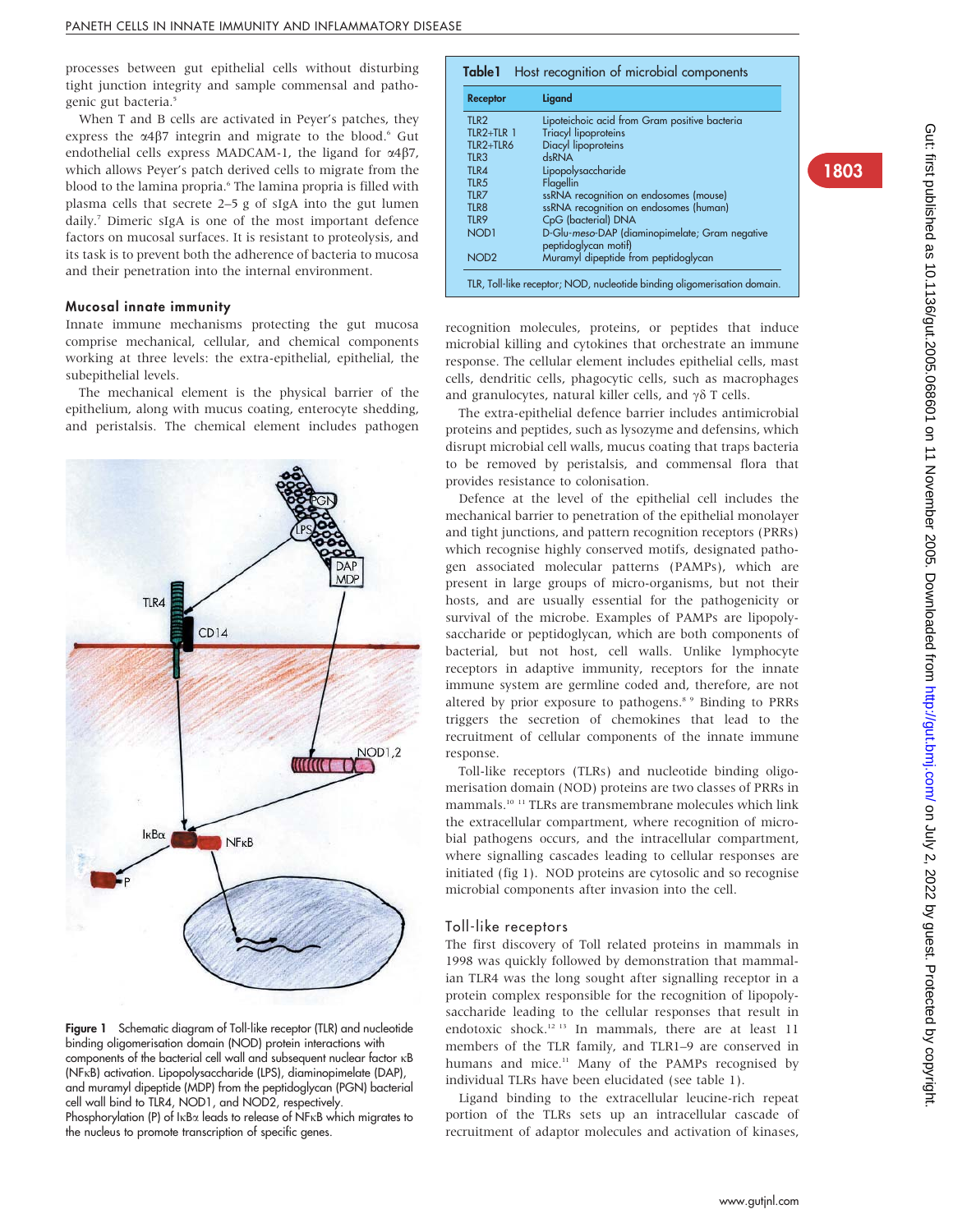which culminates in the phosphorylation of IkBa, the inhibitory molecule for nuclear factor  $\kappa$ B (NF $\kappa$ B).<sup>10</sup> NF $\kappa$ B encompasses inducible transcription factors that are important activators of genes involved in inflammatory and immunological responses.14 The active form of NFkB consists of heterogenous dimers that share a homologous region

responsible for DNA binding, nuclear localisation, and cytoplasmic interaction with IkB proteins. The p60:p50 heterodimer is the predominant form of active NFkB. It is stored in an inactive state in the cytoplasm bound to inhibitory proteins of the IKB family (of which  $I \kappa B \alpha$  is the best characterised). IkB masks the nuclear localisation signal of NFkB, thereby retaining it in the cytoplasm. Following stimulation (by, for example, activated TLR, NOD protein, or proinflammatory cytokines such as interleukin 1 or tumour necrosis factor  $\alpha$ ), IKB is degraded to release active NFKB, which migrates to the nucleus to bind to its sequence recognition motif on promoters of target genes, leading to transcriptional upregulation of a number of genes involved in inflammatory responses.

### NOD proteins

The NOD proteins, NOD1 and NOD2, have recently been shown to represent an intracellular pathogen sensing system in mammals, both recognising bacterial peptidoglycan, although each responding to distinct motifs of this molecule (see table 1).<sup>15</sup> Like TLRs, NOD1 and NOD2 have a C terminal series of leucine rich repeats that facilitate PAMP recognition. At the N terminus, NOD1 has one caspase activating and recruitment domain (CARD) while NOD2 had two such CARD domains. NOD1 and NOD2 are also designated CARD4 and CARD15, respectively. Like TLRs, activation of NOD proteins sets up an intracellular cascade of events culminating in NFKB activation via IKBa phosphorylation.<sup>10 16</sup>

Recently, research on NOD2 has received considerable attention as a genetic approach has identified NOD2 as the first susceptibility gene for Crohn's disease, as well as for Blau syndrome, a rare autoinflammatory disease affecting the eye and joints.17–19

Subepithelial components, including macrophages, dendritic cells, and myofibroblasts, recognise pathogens and their components that have breached the epithelial layer. Activation of cell associated receptors leads to release of cytokines and chemokines to recruit innate immune effector cells, and antigen presentation to T cells to elicit an adaptive immune response.

### Key points: innate immune mechanisms

- $\triangleright$  Germline coded mechanisms that respond immediately to microbes and do not require prior exposure to antigen
- **Pattern recognition receptors (PRRs) include Toll-like** receptors (TLRs) and nucleotide binding oligomerisation domain (NOD) proteins
- **PRRs recognise pathogen associated molecular patterns** (PAMPs)
- PAMPs are present on microbes but not hosts
- **PAMP** recognition leads to microbial killing by various means
- $\triangleright$  Antimicrobial peptides, such as defensins, are important effectors
- Antigen presenting cells facilitate an adaptive immune response



Figure 2 Small intestinal crypt showing Paneth cells with secretory granules, stem cells, enterocytes, mucin secreting goblet cells, and an intermediate cell (features of Paneth and goblet cells). Exposure to bacterial products leads to release of antimicrobial peptides and proteins from Paneth and intermediate cells.

#### PANETH CELLS

Paneth cells were first described over a century ago as granulated cells at the base of the small intestinal ''crypts of Lieberkühn".<sup>20</sup> While their function remained an enigma until recent years, they are now considered to be important in innate intestinal defence as regulators of microbial density in the small intestine and in the protection of nearby stem cells.

There are on average 5–12 Paneth cells in each small intestinal crypt and, in contrast with other epithelial cell types, they migrate down from the stem cell zone to the crypt base where they are relatively long lived (20 days compared with 3–5 days for enterocytes).<sup>21-22</sup> Stem cells also give rise to three other cell lineages—enterocytes, goblet cells, and enteroendocrine cells—most of which migrate upwards and populate the villi. Paneth cells are filled with numerous prominent apical cytoplasmic granules which, on cell stimulation, can be released into the crypt lumen (fig  $2$ ).<sup>23</sup>

Various histochemical stains, including eosin, periodic acid Schiff's stain, and phloxine-tartrazine (fig  $3$ ),<sup>24</sup> intensely stain the basic Paneth cell granules whereas more recently precise staining has been achieved with immunohistochemistry employing antibodies against Paneth cell specific components, including lysozyme,<sup>25</sup> defensins (fig 4),<sup>26</sup> and secretory phospholipase A2 (sPLA2).<sup>27</sup> Sometimes, cells with morphological features of Paneth cells and goblet cells are observed in the villi and are termed intermediate cells (fig  $3$ ).<sup>26,28</sup> Although the function of intermediate cells is not clear, they have been shown to express defensins (figs 3, 4).<sup>26 28</sup>

### Paneth cell pattern recognition receptors

Studies in Paneth cell containing isolated murine small intestinal crypts have shown secretion of microbicidal peptides (predominantly cryptdins) following exposure to Gram negative or Gram positive bacteria or their products, lipopolysaccharide, lipoteichoic acid, lipid A, and muramyl dipeptide.29 It is of interest that fungi or protozoa did not stimulate Paneth cell degranulation. Whether the bacterial products interact with Paneth cells directly or via crypt non-Paneth cells remains to be determined. Lipid A is the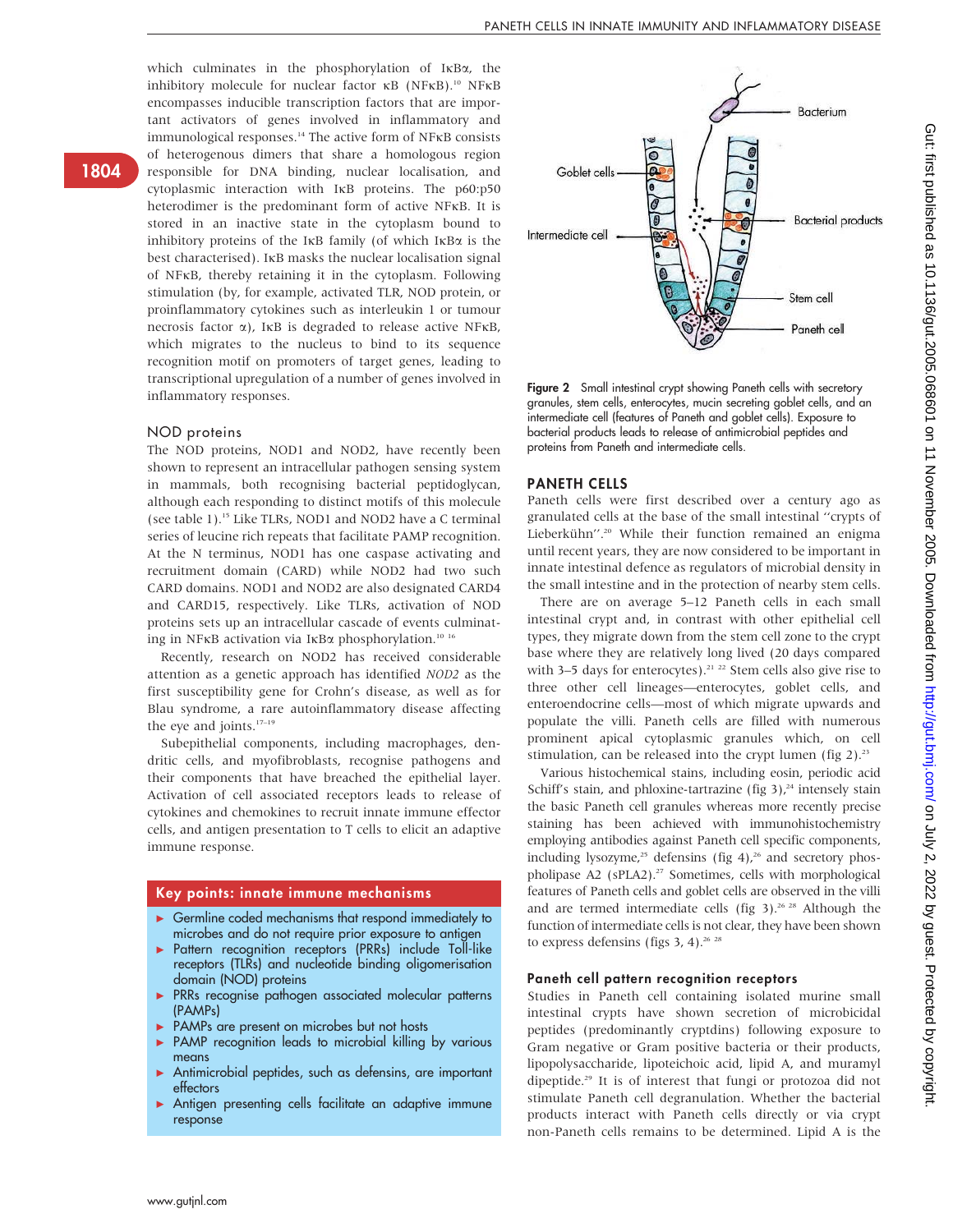

Figure 3 Low (A, B) and high (C, D) power views of phloxine-tartrazine stained sections of uninfected control (A, C) and T spiralis infected (B, D) murine small intestine. A few Paneth cells (with predominantly yellow granules) are present at the base of uninfected crypts. In T spiralis infected intestine, there is a marked increase in the number of Paneth cells (with red granules). Moreover, intermediate cells (arrowed) are seen in some villi. Two (A, B) of the figures are reproduced from Kamal and colleagues,<sup>28</sup> with permission from Blackwell Publishing Ltd.



Figure 4 (A) Section of human jejunal mucosa showing human defensin 5 immunoreactive Paneth cells at the base of crypts. (B) Transmission electron micrograph of human jejunal crypt showing three Paneth cells with electron dense granules in the apical cytoplasm.

biologically active component of lipopolysaccharide, and isolated Paneth cells have been shown to respond equivalently to different forms of lipid A and lipoteichoic acid, implying recognition of common components of these glycoproteins.30 Surprisingly, murine Paneth cells do not express mRNA transcripts for TLR4. Lipopolysaccharide and lipid A mediated Paneth cell responses, independent of TLR4, were demonstrated in TLR4 deficient C3H/HeJ mice.<sup>30</sup> Murine Paneth cells do express mRNA transcripts for TLR 1–3 and TLR 5–9. The functional activity of TLR9 has recently been demonstrated by Paneth cell degranulation in response to its ligand, CpG (bacterial) DNA.<sup>31</sup>

NOD2 protein, which is an intracellular receptor for muramyl dipeptide, has recently been shown to be expressed in the cytoplasm of Paneth cells.<sup>32 33</sup> The potential role of Paneth cells in the pathogenesis of Crohn's disease in patients with NOD2 mutations is discussed below.

### Paneth cell antimicrobial peptides

Several proteins and peptides, including lysozyme, sPLA2, and enteric  $\alpha$ -defensins, cryptdin related sequence peptides, and angiogenin 4, with well documented antimicrobial activity, have been localised to Paneth cell granules.<sup>26 27 34 35</sup> On exposure to viable or heat killed bacteria or to microbial products, such as lipopolysaccharide or lipoteichoic acid, Paneth cells release their granules resulting in increased concentrations of antimicrobial peptides in the intestinal lumen.29 This is believed to prevent microbial invasion into the crypt microenvironment, providing protection for the stem cell zone, and also contribute towards the control of microbial density in the small intestinal lumen.

### Lysozyme

Lysozyme is an antibacterial protein that is found at significant concentrations in many human secretions,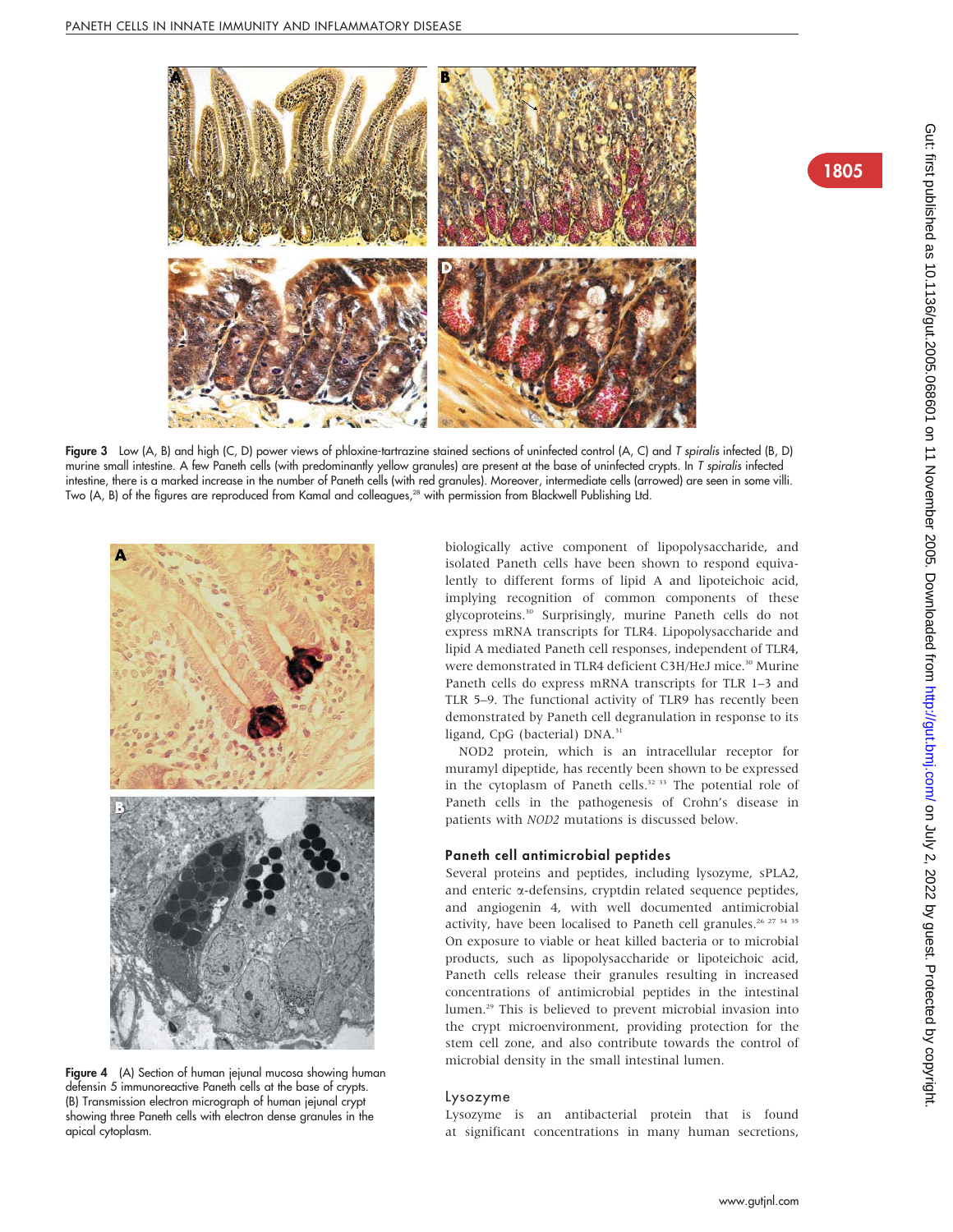including tears, breast milk, saliva, and gastric and small intestinal secretions. It is expressed in the intestinal tract by gastric and pyloric glands, duodenal Brunner's glands, small intestinal Paneth cells, macrophages, and granulocytes, but not in the normal colon.<sup>36</sup> Lysozyme is predominantly active against Gram positive bacteria. It cleaves glycosidic bonds which stabilise peptidoglycan, resulting in bacterial lysis. Gram negative bacteria have an outer membrane which protects the underlying peptidoglycan cell wall and so are relatively resistant to lysozyme. The likely importance of lysozyme in intestinal innate defence has been suggested by its lack in Paneth cells in newborn infants with necrotising enterocolitis.<sup>37</sup> The lack of lysozyme may render these infants susceptible to bacterial translocation and subsequent sepsis syndrome.

### Secretory phospholipase A2

1806

sPLA2 is a component of Paneth cell granules<sup>27</sup> and is released into the intestinal lumen on stimulation by bacterial products, including lipopolysaccharide.<sup>38</sup> sPLA2 purified from murine small intestinal Paneth cells has been shown to have bactericidal activity against Salmonella typhimurium and Listeria monocytogenes, indicating its role in small intestinal mucosal defence.<sup>39</sup>

### Enteric  $\alpha$ -defensins  $-$  of mice and men

Defensins are small (29–45 amino acids in length) cationic peptides that have been divided into two main families, the a- and b-defensins, on the basis of the disulphide bond pairing pattern.<sup>40 41</sup> The defensins are synthesised as precursor polypeptides that are post-translationally processed into mature active peptides. The antimicrobial activity of these peptides is believed to be due to the formation of a membrane spanning pore that eventually leads to lysis of the bacterium.

In humans, four neutrophil defensins (HNP-1, -2, -3, -4) were identified first, followed by two enteric  $\alpha$ -defensins (HD-5, -6), expression of which is normally restricted to Paneth cells in the small intestine. Enteric  $\alpha$ -defensins have been well characterised in murine Paneth cells and are termed cryptdins (''crypt defensins''). In contrast with enteric  $\alpha$ -defensins, human  $\beta$ -defensin 1 (HBD-1) and other members of the  $\beta$ -defensin family appear to be expressed by most epithelial cells of the small and large intestine. HBD-1 is expressed constitutively while HBD-2 is induced by stimuli that activate the transcriptional factor NF $\kappa$ B.<sup>41</sup>

Defensins may have multiple roles, dependent on concentration. Murine cryptdins reach concentrations of 15–100 mg/ml in the crypt microenvironment.<sup>29</sup> These concentrations are at least 1000 times higher than minimal bactericidal concentrations in vitro, indicating the potential for  $\alpha$ -defensins to maintain sterility in the crypt and protect the stem cells. It is plausible that lower concentrations of  $\alpha$ -defensins that reach the small intestinal lumen have an appreciable effect on resident microflora. In keeping with this, mice deficient in the processing enzyme matrilysin that do not express active cryptdins are susceptible to small intestinal colonisation by non-invasive Escherichia coli species.42

Cryptdin 2 and 3 have also been shown to form pores in intestinal epithelial cells and to lead to a chloride secretory response,<sup>43</sup> which would be expected to flush the epithelial surface of bacteria. More recently, cryptdin 3 (but not the non-pore forming cryptdin 4) has been reported to induce expression of the potent polymorphonuclear chemoattractant

interleukin 8 via calcium dependent activation of p38 mitogen activated protein kinase (MAPK) and NFkB signalling pathways.44 These studies suggest that in addition to antimicrobial activity, some enteric  $\alpha$ -defensins are capable of inducing biological effects in epithelial cells to enhance mucosal protection against luminal micro-organisms.

### Cryptdin related sequence (CRS) peptides

CRS peptides have recently been described as a group of highly potent antimicrobial peptides in mice.<sup>34</sup> They are a family of covalently linked dimeric antimicrobial molecules, a feature that might contribute to their diversity and potentiate efficient protection of the intestinal mucosa. They are processed in a similar way to cryptdins, with highly similar pro-regions of the peptide, with two possible processing sites for matrilysin (enzyme that processed cryptdin precursors, see below). CRS peptides have also been shown to bind and reduce the immunostimulatory activity of LPS.<sup>34</sup>

### Angiogenins

Angiogenins have recently been established as a family of endogenous antimicrobial proteins.<sup>35</sup> Although implicated in the growth of human tumour cells in mice, human angiogenin has been shown to exhibit microbicidal activity against systemic bacterial and fungal pathogens. A likely role for this class of microbicidal proteins in the defence of the intestinal mucosa has been demonstrated by expression of angiogenin 4 by mouse Paneth cells.<sup>35</sup> Bacterial products stimulate the release of the microbicidal angiogenin 4 from Paneth cell granules into the gut lumen.

### Paneth cell: bacterial interactions

Paneth cells respond to bacterial stimulation by releasing antimicrobial peptides/proteins stored within granules into the crypt lumen. Of these antimicrobial peptides,  $\alpha$ -defensins have been the most thoroughly studied.

### Mouse a-defensins

Enteric  $\alpha$ -defensins (cryptdins) from mouse small intestinal Paneth cells were the first non-leucocyte defensins to be identified,<sup>45</sup> and six have now been characterised and found to exhibit broad spectrum antimicrobial activity. They are active against E coli, Listeria monocytogenes, Staphylococcus aureus, and Giardia lamblia, although individual cryptdins exhibit antimicrobial activity of varying range and potency.<sup>46</sup> Antibody to cryptdins 1, 2, 3, and 6 has been shown in vitro to neutralise 70% of the bactericidal activity secreted by mouse crypts, indicating the importance of  $\alpha$ -defensins in mucosal defence.<sup>29</sup>

The mechanisms by which precursor forms of cryptdins are processed into mature active peptides have recently been characterised. Paneth cell granules in the mouse have been found to contain matrilysin (MMP-7), a matrix metalloproteinase enzyme which cleaves the propeptide so that Paneth cell degranulation releases active defensin into the crypt lumen.42 Prosegment and mature cryptdins have been demonstrated in Paneth cell granules, and analyses suggest that the majority of procryptdin is processed by MMP-7 within the granules.<sup>29</sup> The in vivo importance of cryptdin activation has been shown by MMP-7 null mice, which accumulate procryptdin in their Paneth cell granules and are more susceptible to oral administration of the enteric pathogen Salmonella typhimurium.<sup>42</sup>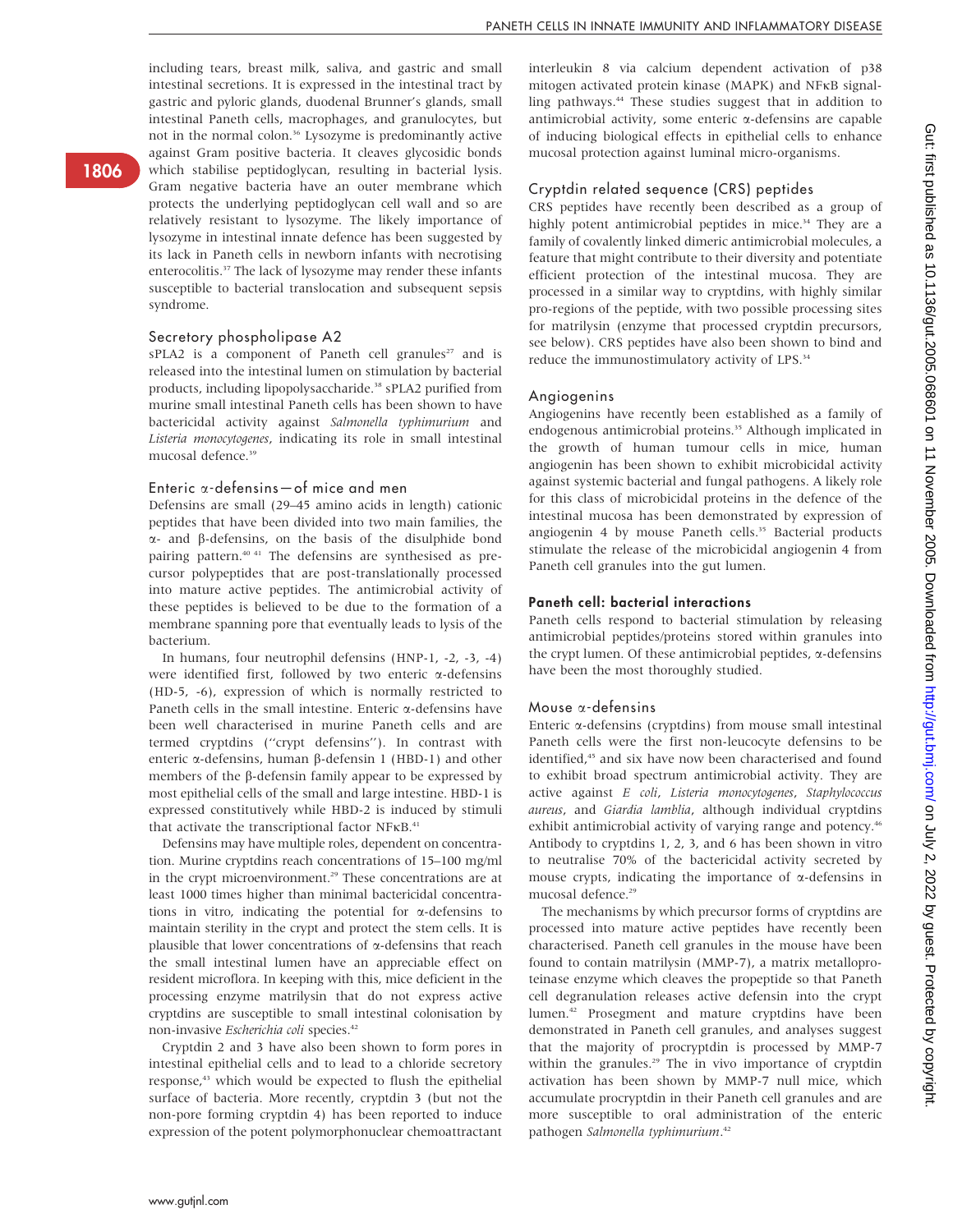Inhibition of Paneth cell cryptdin and lysozyme expression has been reported after oral inoculation of mice with wildtype Salmonella typhimurium.<sup>47</sup> Studies using heat killed and mutant S typhimurium showed that direct interactions between live wild-type bacteria and epithelial cells are required to inhibit cryptdin expression. Moreover, it was demonstrated that the epithelial cell responses are mediated via the p38 MAPK pathway. The effect of S typhimurium on cryptdin and lysozyme expression appears to be pathogen specific as *Listeria monocytogenes*, which also invades murine (and human) small intestine, did not have any effect.

### Human enteric  $\alpha$ -defensins

Whereas six enteric  $\alpha$ -defensins have been characterised in mice, only two (HD-5 and HD-6) have been identified in humans.<sup>48</sup> These, like cryptdins, are predominantly expressed in Paneth cells of the small intestine, and HD-5 has been isolated from ileal tissue and characterised.<sup>26</sup> <sup>49</sup> Recombinant HD-5 has been shown to have a wide spectrum of killing activity, being active against both Gram positive and Gram negative bacteria as well as fungi (Listeria monocytogenes, Escherichia coli, Salmonella typhimurium, and Candida albicans).<sup>50 51</sup>

The important contribution of human  $\alpha$ -defensins to enteric mucosal immunity has been demonstrated by a recent in vivo study in which transgenic mice expressing HD-5 in small intestinal Paneth cells profoundly influenced mucosal protection against virulent Salmonella typhimurium.<sup>52</sup> This was manifest by a reduction in the bacterial burden in the intestinal lumen and faeces, decreased bacterial translocation to the spleen, and higher survival rates after lethal Salmonella challenge.<sup>52</sup> However, HD-5 transgenic mice did not have a survival advantage when intraperitoneally inoculated with Salmonella, indicating that the effect of HD-5 is mediated in the intestinal lumen. The mechanism of increased intestinal defence against Salmonella in the HD-5 transgenic mice is not clear, as HD-5 and mouse cryptdins have similar in vitro activity against this pathogen.

In contrast with mice, human Paneth cell granules contain only the proform of HD-5 (amino acids 20–94; fig 5), and they do not contain matrilysin.<sup>26</sup> <sup>49</sup> In vitro, pro-HD-5 can be processed to the mature form (amino acids 63–94) by trypsin, which together with  $\alpha_1$ -antitrypsin and pancreatic secretory trypsin inhibitor (Kazal-type trypsin inhibitor) are expressed in Paneth cells.51 53 54 Analysis of terminal ileal fluid taken at endoscopy has confirmed that the predominant in vivo form of luminal HD-5 is indeed the mature (amino acids 63–94) peptide predicted by in vitro trypsin cleavage.<sup>51</sup> Luminal aspirates also yielded a slightly longer HD-5 form (amino acids 56–94). Of note, both of these isoforms are C terminal to an arginine residue, which is typical of trypsin cleavage. It has therefore been proposed that following secretion by Paneth cells, enzymatically active trypsin processes pro-HD-5 to the mature form in vivo.<sup>51</sup>

### Key points: enteric  $\alpha$ -defensins

- $\triangleright$  Two forms exist in humans: HD-5 and HD-6
- Secreted into the crypt lumen by Paneth cells
- Selectively attack microbial cell membranes
- Mouse defensin isoforms provide 70% of crypt antimicrobial activity
- Transgenic mice expressing HD-5 are protected against orally administered virulent Salmonella typhimurium.

However, a further luminal form of HD-5 has been isolated from ileal neobladder urine.<sup>49</sup> In these subjects, after radical cystectomy for transitional cell carcinoma of the bladder, an ileal neobladder was fashioned. Enteric defensins were then isolated from urine. The 56–94 and 63–94 mature HD-5 forms found in ileal aspirates were also found in neobladder urine, but a longer form, 36–94, was also present. This form has been shortened from pro-HD-5 (20–94) but not at a trypsin cleavage site. This same form (36–94) was also found in vitro when isolated small intestinal crypts were stimulated with either the cholinergic agonist carbamyl choline or bacterial lipopolysaccharide.26 It may therefore be that alternative mechanisms, or additional steps, for the processing of pro-HD-5 to the mature form exist.

### Paneth cell: parasite interactions

Paneth cell granule depletion has been observed in subjects with human immunodeficiency virus related cryptosporidiosis<sup>55</sup> and mice infected with the nematode Trichinella spiralis<sup>28</sup> but the mechanism remains to be determined. In parasite infected mice, there is also an increase in the number of Paneth cells (fig 3), which is maximal around the time of worm expulsion.<sup>28 56</sup> Transfer experiments in T cell deficient mice suggest that mucosal T cells play an important role in inducing an increase in the number of Paneth cells in parasite infected mice.28 Expression profiling studies in the small intestine of T spiralis infected mice have shown that Paneth cell specific cryptdins are strongly represented.<sup>56</sup>

### Paneth cells: a link with inflammatory bowel disease Metaplastic Paneth cells in colitis

Although in the normal gastrointestinal tract Paneth cells are confined to the small intestine, they can appear in aberrant sites in various disease states. Expression of small intestinal epithelium elsewhere in the gastrointestinal tract is termed intestinal metaplasia, and the term complete metaplasia is used if Paneth cells are present.<sup>57</sup> Formation of intestinal metaplasia is usually preceded by chronic inflammation such as in Barrett's oesophagus or in the stomach following chronic Helicobacter pylori infection.<sup>58</sup> Paneth cell metaplasia occurs in chronic inflammatory conditions of the colon, most notably ulcerative colitis and colonic Crohn's disease,<sup>26</sup> but also diverticulitis<sup>59</sup> and radiation colitis.<sup>60</sup> Metaplastic Paneth cells seen in inflammatory bowel disease colitis are usually



Figure 5 Amino acid sequence of human defensin (HD)-5. Precursor form of HD-5 (amino acids 20–94) is stored in Paneth cell granules, and has been shown to be processed to three predominant forms (amino acids 63–94, 56–94, 36–94) during and/or after release into the lumen (see text for details).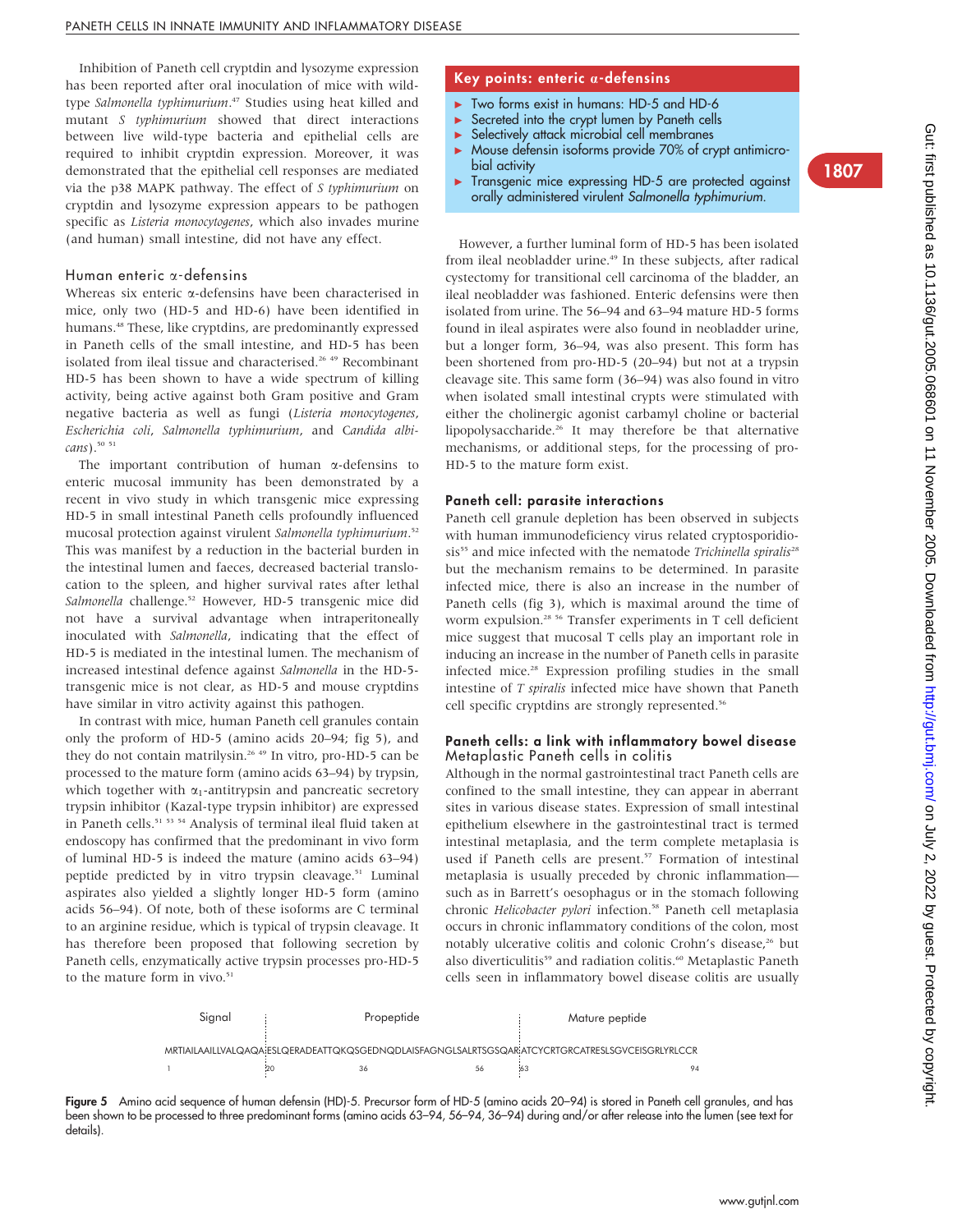seen in the crypt region, and are morphologically identical to small intestinal Paneth cells.<sup>26</sup> Immunohistochemical studies indicate that they express the antimicrobial proteins lysozyme, $61$  sPLA2, $62$  and  $\alpha$ -defensins.<sup>26</sup> It is likely that in the colon affected by inflammatory bowel disease, metaplastic Paneth cells help protect the damaged colonic epithelium against bacterial invasion.

1808

### NOD2 protein is expressed in Paneth cells

NOD2 protein is a cytosolic PRR of the innate immune system that recognises muramyl dipeptide, a constituent of peptidoglycan which is present in bacterial cell walls.<sup>63</sup> Mutations in the NOD2 gene, on chromosome 16, have been associated with Crohn's disease.<sup>17</sup> <sup>18</sup> They lead to a deficiency in the gene product to sense muramyl dipeptide.<sup>64</sup> Three main mutations in this gene account for 80% of the total mutations associated with Crohn's disease, and 25–43% of Caucasian Crohn's patients carry at least one of these mutations.<sup>65 66</sup> Two of these single nucleotide polymorphisms result in single amino acid changes (R702W, G908R), and the third a frameshift mutation leading to a truncated protein (1007 fs). All mutations affect the C terminal leucine-rich repeat, or muramyl dipeptide receptor, domain. Genotype-phenotype correlations have demonstrated that NOD2 mutations are associated with ileal disease, a tendency to develop strictures, and with a younger age at onset.<sup>67</sup>

As the NOD2 gene has recently been shown to be expressed in the cytoplasm of Paneth cells, $32$  33 there is considerable current interest in a possible link between the presence of "defective" NOD2 protein in Paneth cells and the development of small bowel Crohn's disease. It may be that defective recognition of bacterial products via NOD2 leads to dysregulation of Paneth cell mediated responses against intestinal bacteria in Crohn's disease. This reduced bacterial sensing may lead to an increased susceptibility of the intestinal mucosa to invasion by luminal bacteria, and to the development of chronic inflammation.

### NOD2 protein-antimicrobial peptides: is there a link within Paneth cells?

Altered expression of antimicrobial peptides secondary to expression of the mutant NOD2 gene in Paneth cells could lead to abnormal colonisation of the small bowel with microbes, which may provoke chronic inflammation via adaptive immune mechanisms.

There is some recent evidence of a link between the NOD2 gene and expression of a-defensins in Paneth cells. NOD2 deficient (NOD2<sup>-/-</sup>) mice have been found to show reduced Paneth cell expression of transcripts of the enteric a-defensins cryptdin 4 and cryptdin 10 sequence and there was further reduction in expression of these transcripts after intragastric infection with the Gram positive intracellular bacterium *Listeria monocytogenes*.<sup>68</sup> Interestingly,  $NOD2^{-/-}$ mice are outwardly healthy and display no overt symptoms or histological evidence of intestinal inflammation when

### Key points: NOD2 protein

- Mutations in NOD2 are associated with Crohn's ileitis
- $\triangleright$  NOD2 is found in Paneth cells, which are prominent in the ileum
- Paneth cells release  $\alpha$ -defensins to maintain crypt sterility
- $\triangleright$   $\alpha$ -Defensin expression may be reduced in Crohn's ileitis

observed for up to six months.<sup>68</sup> 69 However, when challenged with L monocytogenes via the intragastric route,  $NOD2^{-/-}$  mice had greater susceptibility to infection, as shown by significantly greater numbers of bacteria recovered from the liver and spleen compared with wild-type controls. In contrast,  $NOD2^{-/-}$  mice showed no difference to wild-type mice when inoculated with L monocytogenes, either by intravenous or intraperitoneal injection, indicating that NOD2 may play a key role in mediating protection of the intestinal mucosa against bacterial infection.

Expression of enteric  $\alpha$ -defensin mRNA has recently been shown to be reduced in terminal ileal biopsies from patients with Crohn's disease, with reduced expression being more pronounced in the presence of NOD2 mutations.<sup>70</sup> Although this result adds further credence to the hypothesis that Crohn's disease may be associated with a reduction in mucosal innate immunity, there is much yet to be explained. For example, the mechanism by which NOD2 may regulate expression of Paneth cell a-defensins remains to be determined.

A number of recent studies have reported the effect of NOD2 mutations in responses by cells other than Paneth cells but are not considered further as they are beyond the scope of this article.

### SUMMARY

A variety of mechanisms are needed to mediate host protection against micro-organisms in the intestine prior to induction of highly specific adaptive immune responses. Recent studies suggest that Paneth cells play an important role in innate host defence via their ability to secrete antimicrobial peptides and proteins. There is considerable current interest in host and microbial factors that may regulate Paneth cell function. As they are able to respond to components of the commensal microbial flora, there is also significant current interest in the contribution of these cells to the pathogenesis of inflammatory bowel disease.

### ..................

Authors' affiliations D A Elphick, Y R Mahida, Institute of Infection, Immunity, and Inflammation and Division of Gastroenterology, University of Nottingham and University Hospital, Nottingham, UK

Conflict of interest: None declared.

### **REFERENCES**

- 1 Booth C, Potten CS. Gut instincts: thoughts on intestinal epithelial stem cells. J Clin Invest 2000;105:1493–9.
- 2 Justesen T, Nielsen OH, Jacobsen IE, et al. The normal cultivable microflora in upper jejunal fluid in healthy adults. Scand J Gastroenterol 1984;19:279–82.
- 3 Smith G, Gorbach S. Normal alimentary tract flora. In: Blaser M, Smith P, Ravidin J, eds. Infections of the gastrointestinal tract. New York: Raven Press, 1995:53–69.
- 4 Medzhitov R, Janeway C Jr. Innate immunity. N Engl J Med 2000;343:338–44.
- 5 **Brandtzaeg P**, Pabst R. Let's go mucosal: communication on slippery ground.<br>Trends Immunol 2004;**25**:570–7.
- 6 Campbell DJ, Kim CH, Butcher EC. Chemokines in the systemic organization of immunity. Immunol Rev 2003;195:58–71.
- 7 Fagarasan S, Honjo T. Intestinal IgA synthesis: regulation of front-line body defences. Nat Rev Immunol 2003;3:63–72.
- 8 Fernie-King B, Seilly DJ, Davies A, et al. Subversion of the innate immune response by micro-organisms. Ann Rheum Dis 2002;61(suppl 2):ii8–12.
- 9 Fearon DT, Locksley RM. The instructive role of innate immunity in the acquired immune response. Science 1996;272:50–3.
- 10 Philpott DJ, Girardin SE. The role of Toll-like receptors and Nod proteins in bacterial infection. Mol Immunol 2004;41:1099–108.
- 11 Takeda K, Akira S. Toll-like receptors in innate immunity. Int Immunol 2005;17:1–14.